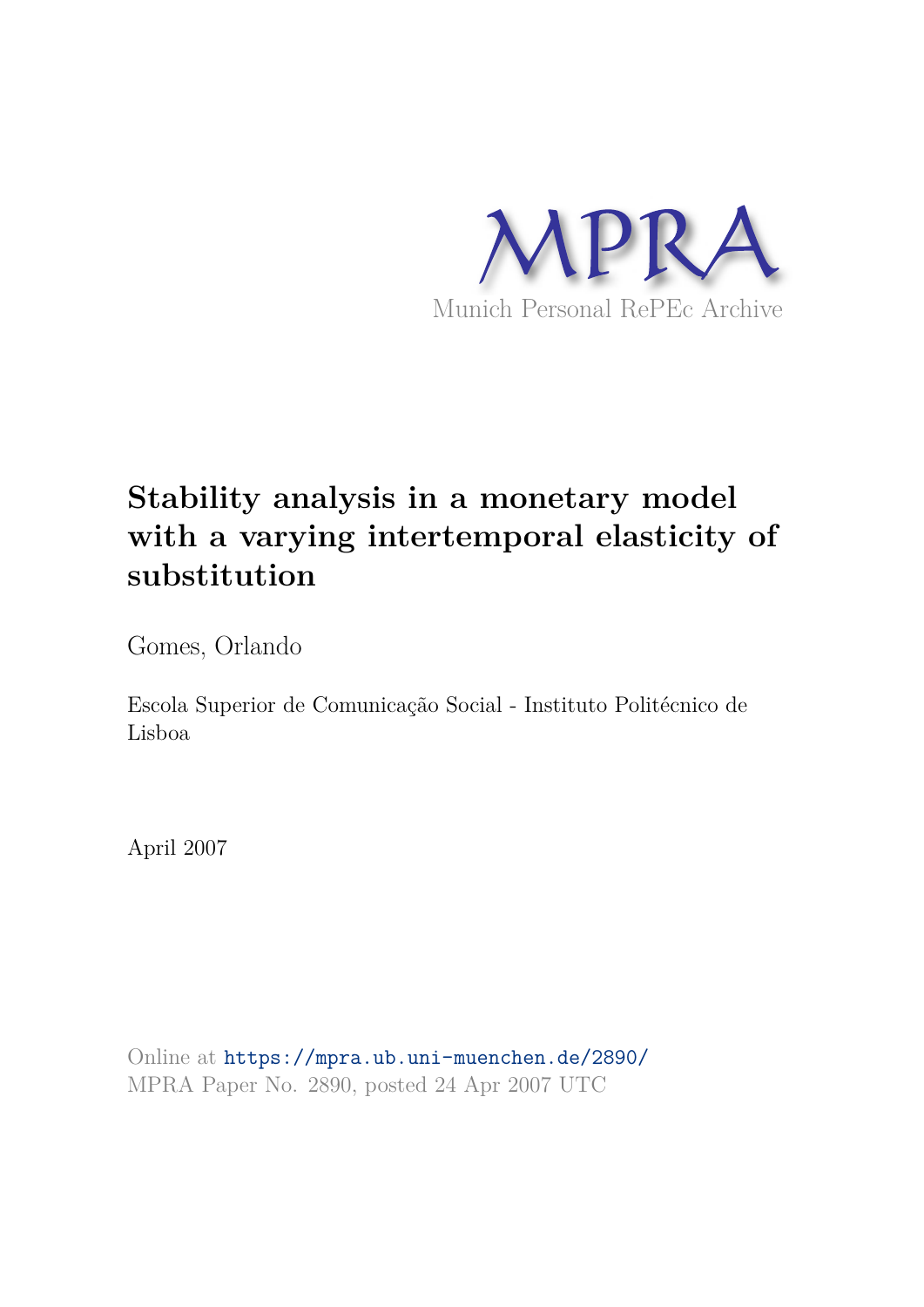# Stability Analysis in a Monetary Model with a Varying Intertemporal Elasticity of Substitution

Orlando Gomes<sup>∗</sup>

Escola Superior de Comunicação Social [Instituto Politécnico de Lisboa] and Unidade de Investigação em Desenvolvimento Empresarial [UNIDE/ISCTE].

- April, 2007 -

**Abstract:** Models dealing with monetary policy are generally based on microfoundations that characterize the behaviour of representative agents (households and firms). To explain the representative consumer behaviour, it is generally assumed a utility function in which the intertemporal elasticity of substitution is constant. Recent literature casts some doubts about the relevance of considering such a constant elasticity value. In this note, we explore the new Keynesian monetary policy model under the assumption that the elasticity of substitution changes with expectations regarding real economic performance. As a result, one observes that some combinations of parameter values allow for a stable fixed point outcome, while other combinations of parameters are compatible with cycles of various periodicities and even a-periodic fluctuations.

**Keywords:** Monetary policy, Intertemporal elasticity of substitution, Stability, Nonlinear dynamics.

**JEL classification**: E52, E32, C62.

 $\overline{a}$ 

<sup>∗</sup> Orlando Gomes; address: Escola Superior de Comunicação Social, Campus de Benfica do IPL, 1549- 014 Lisbon, Portugal. Phone number: + 351 93 342 09 15; fax: + 351 217 162 540. E-mail: ogomes@escs.ipl.pt.

Acknowledgements: Financial support from the Fundação Ciência e Tecnologia, Lisbon, is grateful acknowledged, under the contract No POCTI/ECO/48628/2002, partially funded by the European Regional Development Fund (ERDF).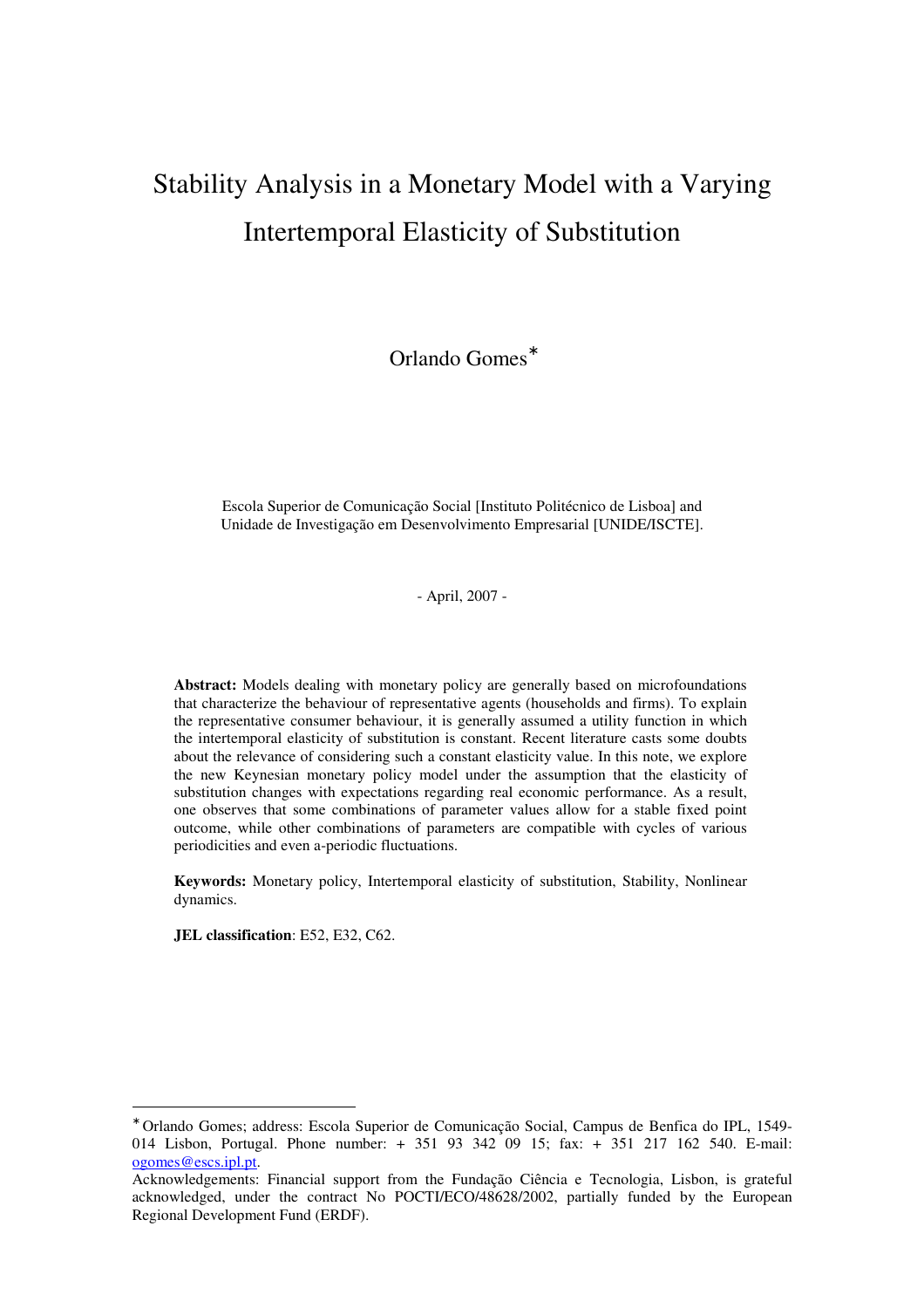## **1. Introduction**

The intertemporal elasticity of substitution (IES) measures the willingness of consumers in what concerns the substitution between future consumption and present consumption. If the IES is low (close to zero), households reveal their preference for a uniform pattern of consumption over time; otherwise, a high IES (close to unity) implies that households are indifferent to the timing of consumption. There is no consensus in the literature relatively to the extent of the value of this elasticity; relevant empirical estimates reveal that the IES is a value close to zero [Hall (1988), Campbell and Mankiw (1989) and Attanasio and Weber (1995), among others]; however, other authors argue in favour of an IES close to unity [e.g., Beaudry and Wincoop (1996)], a value that has analytical advantages, in the sense that it allows to represent utility through a logarithmic function.

Doubts exist not only in relation to the true value of the IES, but also with respect to the constancy of this value over time. From an analytical point of view, it is convenient to assume a constant IES; nevertheless, recent literature has revealed to be uncomfortable with such assumption. Attanasio and Browning (1995) have laid the foundations of this discussion by showing that the analysis of aggregate consumption data points to the sensitiveness of the IES to some endogenous factors, in particular households' wealth. The conclusion is essentially the one that the rich have a higher IES than the poor. This evidence is confirmed by other authors, like Atkenson and Ogaki (1996, 1997) and Álvarez-Peláez and Díaz (2005), who also stress the significant differences in the IES across rich and poor households.

The previous evidence may be explained and modelled through the idea of a minimum consumption requirement. This requirement introduces a positive dependence between the IES and household wealth, that can be modeled in the context of a macro model, e.g. a growth model. Such an exercise is proposed in Chaterjee and Ravikumar (1999). Theoretical implications of a variable IES are also explored in Bliss (2004) and Guvenen (2006); in both cases, the positive relation between wealth and the IES is emphasized, and it is strongly recommended that this evidence become central in modelling household behaviour in order to avoid misleading outcomes and to achieve a higher level of richness and accuracy of the analysis.

In this note, we inquire about the implications of a non constant IES over the new Keynesian monetary model as proposed by Clarida, Gali and Gertler (1999), and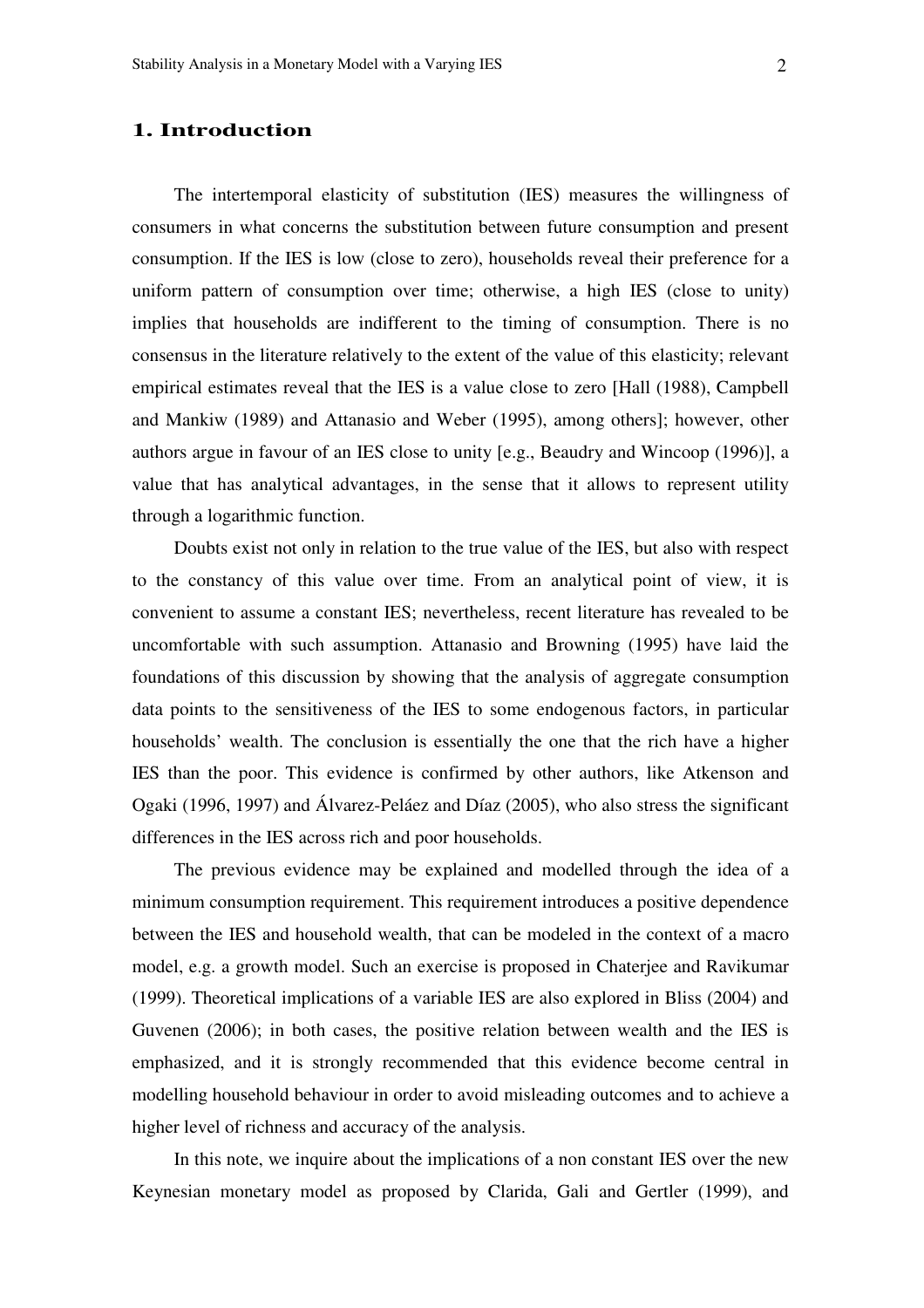thoroughly discussed in the literature, e.g. in Walsh (2003) and Woodford (2003). Our assumption is that the IES responds to changes in the expected output gap. That is, we assume not a direct relation between the elasticity and wealth, but between the elasticity and the sentiment of consumers about the future performance of the economy. A low, eventually negative, expected output gap (measured as the difference between effective and potential output, with both variables in logs) implies a pessimistic feeling that leads consumers to adopt a more uniform pattern of consumption over time (a low IES); on the other hand, a largely positive expected output gap gives to the consumer a higher confidence in the way she faces future economic performance, and this leads to the adoption of a less restrictive attitude concerning the timing of consumption (a higher IES).

Therefore, we will be mainly concerned with the impact over the monetary policy model of relaxing the assumption of a constant IES, replacing this assumption by the idea that the elasticity increases with the expected output gap. We will regard that over a framework that is linear in its nature, and therefore only capable of revealing fixed point stability or instability outcomes, the new assumption is capable of generating a significant set of new results, for different combinations of parameter values. Fixed point stability may give place to nonlinear motion, i.e. to cycles of distinct periodicities and even chaotic motion. This happens, for instance, when we change the value of the parameter that determines the type of monetary policy (active or passive) that the Central Bank follows, when it chooses to adopt a simple interest rate rule.

Nonlinear motion is found for a low value of the discount factor concerning future utility. It is known, from the growth literature, that a low discount factor may be consistent with nonlinear motion [see, for instance, Nishimura and Yano (1995) and Nishimura, Shigoka and Yano (1998)]; this result is also present in our monetary framework.

The note is organized as follows. Section 2 presents the model; section 3 develops its main dynamic properties and section 4 is destined to some conclusions.

# **2. The New-Keynesian Monetary Policy Model**

In the presentation of the New Keynesian monetary policy model, we follow Walsh (2003) and Woodford (2003). First, a deterministic IS curve is considered. This establishes a relation of opposite sign between the real interest rate and the output gap, as follows,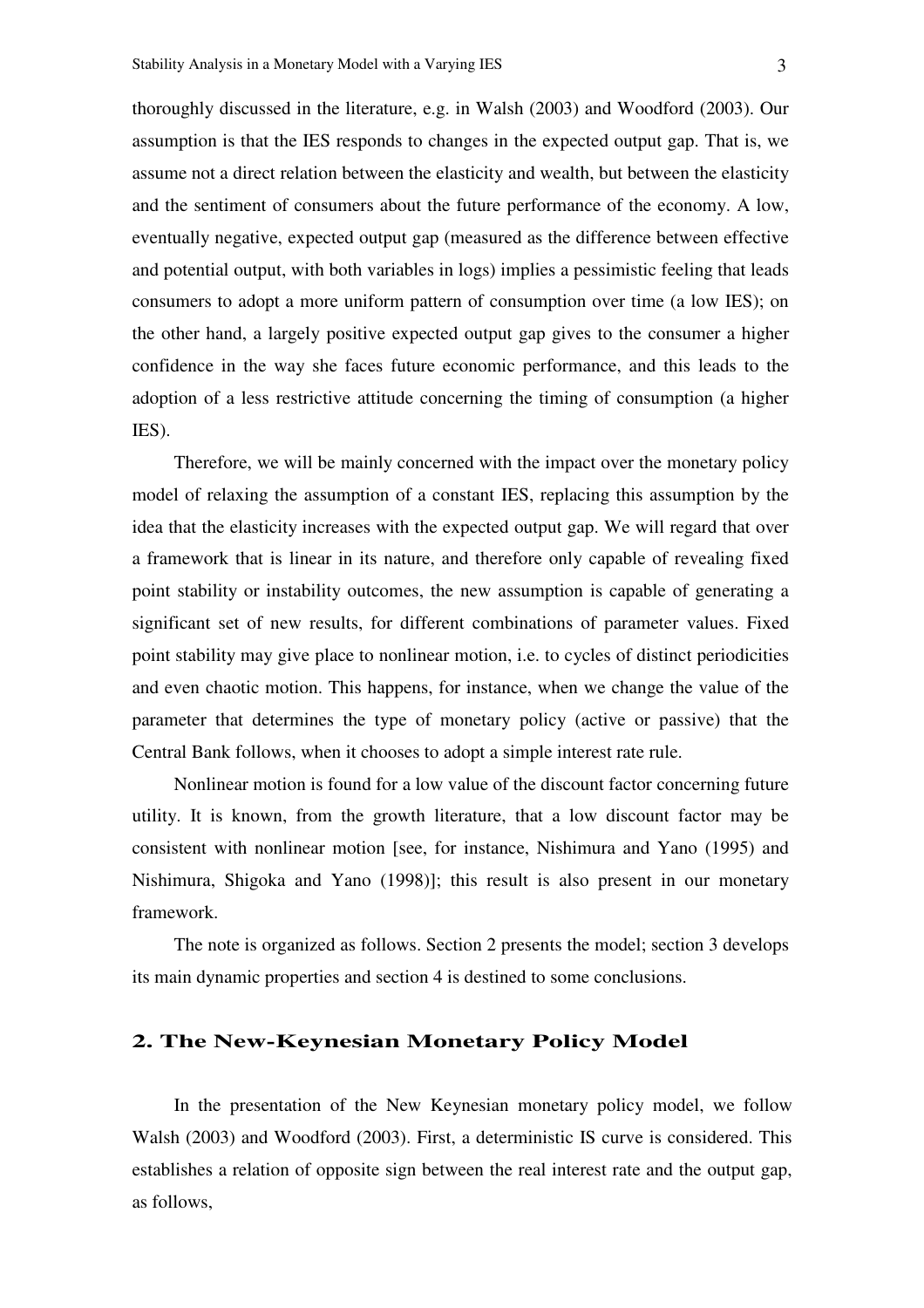$$
x_{t} = -\varphi \cdot (i_{t} - E_{t} \pi_{t+1}) + E_{t} x_{t+1}, \quad x_{0} \text{ given.}
$$
 (1)

The output gap is defined as  $x_t = \ln y_t - \ln \hat{y}_t$ , with  $y_t$  the effective level of output and  $\hat{y}_t$  the potential output. Variable  $i_t$  stands for the nominal interest rate and  $E_t \pi_{t+1}$  and  $E_t x_{t+1}$  correspond to expectations concerning next period inflation and output gap, respectively;  $\varphi$  is an elasticity parameter.

The new Keynesian Phillips curve respects to a contemporaneous relation between the output gap and the inflation rate. This relation is obtained from the mechanics of a micro model where firms update prices sluggishly. The equation takes the shape,

$$
\pi_t = \lambda x_t + \beta \cdot E_t \pi_{t+1}, \quad \pi_0 \text{ given.}
$$
\n<sup>(2)</sup>

Parameter  $0 < \beta < 1$  is the intertemporal discount factor and  $\lambda$  reflects the degree of price flexibility. Generally, this is taken as a constant and equal to α  $(\sigma + \eta) \cdot \frac{(1-\alpha) \cdot (1-\alpha\beta)}{(1-\alpha)}$ , with  $\alpha$  the share of firms that do not adjust their prices in each time period (this parameter can also be thought as the probability associated with maintaining prices from one period to the next, for some representative firm);  $\sigma$ represents the inverse of the intertemporal elasticity of substitution of consumption and  $\eta$  is the inverse of the intertemporal elasticity of substitution of leisure. To focus our analysis in the first intertemporal elasticity, we take  $\eta$  as constant.

Relatively to  $\sigma$ , we consider that this is dependent on expectations about short run economic performance. Note that a high  $\sigma$  implies that households want a uniform pattern of consumption over time (the utility function has a high degree of concavity), while a low  $\sigma$  means that households are indifferent to the timing of consumption (the utility function is concave, but the degree of concavity is low). Our assumption is that expectations about a large output gap in the future increase the intertemporal elasticity of substitution, that is, the increased optimism of households is translated on a smaller relevance attributed to the timing of consumption, meaning a low value of  $\sigma$ . In the opposite case, when a low (eventually negative) output gap is evidenced, a precautionary behaviour of consumers will prevail and they will prefer a uniform pattern of consumption, i.e., a low intertemporal elasticity of substitution for consumption (a higher value of  $\sigma$ ). To translate analytically the previous reasoning, we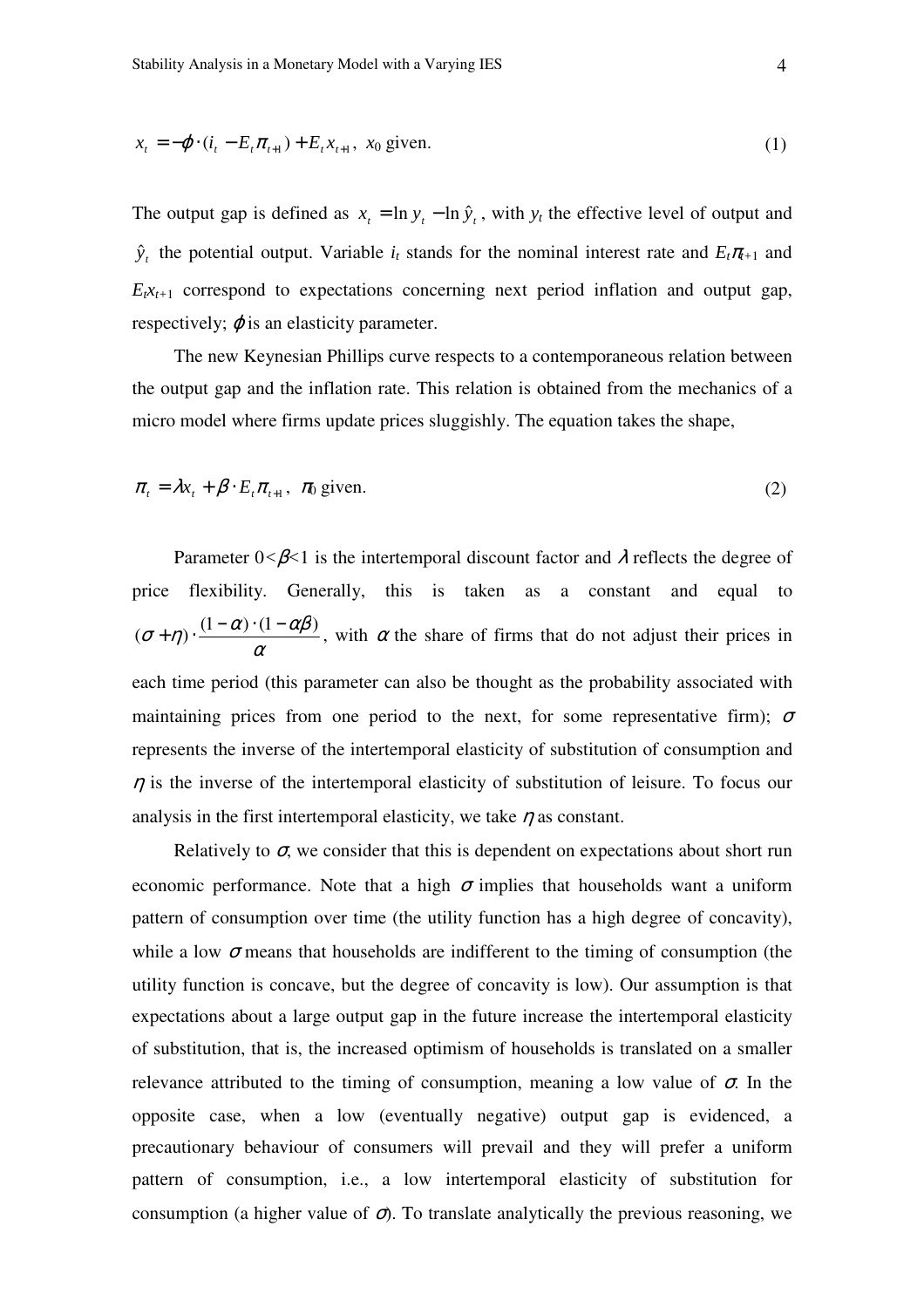$$
\sigma_{t} = \frac{\sigma_{\min} + \sigma_{\max}}{2} - \frac{\sigma_{\max} - \sigma_{\min}}{\pi} \cdot arctg\left(\frac{E_{t}x_{t+1} - x^{*}}{x^{*}}\right)
$$
(3)

with  $x^*$  the steady state value of  $x_t$ . Function (3) establishes the discussed opposite sign relation between the expected output gap and  $\sigma$ . Figure 1 presents graphically this sigmoid-shaped function.

### \*\*\* Figure 1 here \*\*\*

According to the expression in (3), the sticky prices parameter  $\lambda$  in equation (2) is no longer a constant value; it depends on the expected output gap.

Two additional remarks are needed in order to discuss the stability properties of our problem. First, we have to define how expectations are formed. We consider that agents are well informed and believe that the output gap and the inflation rate converge in the long run to their equilibrium values; the expectation rules are

$$
E_{t}x_{t+1} = x^* + w \cdot (x_{t-1} - x^*)
$$
\n<sup>(4)</sup>

$$
E_{t}\pi_{t+1} = \pi^{*} + \nu \cdot (\pi_{t-1} - \pi^{*})
$$
\n(5)

Parameters  $0 < w < 1$  and  $0 < v < 1$  reflect the velocity of convergence. Parameter  $\pi^*$  is the steady state inflation rate. Note that in moment *t* agents do not know what values the endogenous variables assume, and therefore they use previous period information.

The second item that deserves attention is the value of the interest rate. This is chosen by the monetary authority and may take the form of the well known Taylor rule. The version of the Taylor rule that we take is the one by Clarida, Gali and Gertler (1999),

$$
i_{t} = i^{*} + \gamma_{\pi} \cdot (E_{t} \pi_{t+1} - \pi^{*}) + \gamma_{x} \cdot x_{t}
$$
 (6)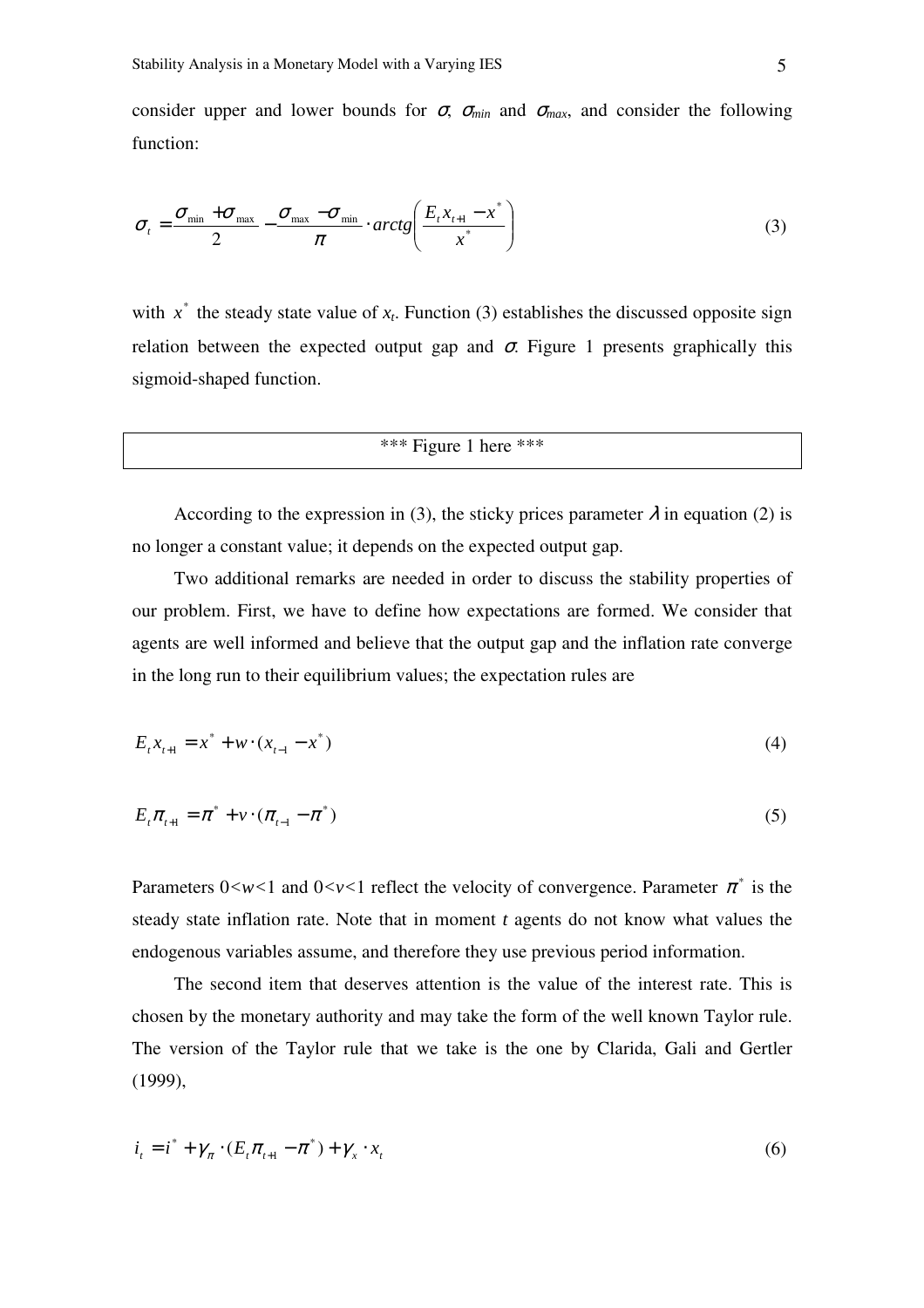with  $i^*$ ,  $\gamma_{\pi}$ ,  $\gamma_{\pi}$  > 0. The Taylor rule leads commonly to a stable outcome when an active monetary policy is followed (γπ*>*0).

Replacing  $(4)$ ,  $(5)$  and  $(6)$  in  $(1)$  and  $(2)$ , this system becomes

$$
x_{t} = \theta + \frac{w}{1 + \varphi \cdot \gamma_{x}} \cdot x_{t-1} - \frac{\varphi \cdot (\gamma_{\pi} - 1) \cdot v}{1 + \varphi \cdot \gamma_{x}} \cdot \pi_{t-1}
$$
(7)

$$
\pi_{t} = \beta \cdot (1 - \nu) \cdot \pi^{*} + \theta \cdot \lambda_{t} + \frac{w}{1 + \varphi \cdot \gamma_{x}} \cdot \lambda_{t} \cdot x_{t-1} + \left[ \beta \nu - \frac{\varphi \cdot (\gamma_{\pi} - 1) \cdot \nu}{1 + \varphi \cdot \gamma_{x}} \cdot \lambda_{t} \right] \cdot \pi_{t-1}
$$
(8)

.

where  $\theta = \frac{\varphi \cdot [1 + (\gamma_{\pi} - 1) \cdot v]}{2}$ *x*  $\mathbf{v}$ .  $\mathbf{x}^* - \boldsymbol{\varphi} \cdot \boldsymbol{i}^* + (1 - \mathbf{w}) \cdot \mathbf{x}$  $\varphi\cdot\gamma$  $\theta \equiv \frac{\varphi \cdot [1 + (\gamma_{\pi} - 1) \cdot v] \cdot \pi - \varphi}{\varphi}$  $+ \varphi$ .  $\equiv \frac{\varphi \cdot [1 + (\gamma_{\pi} - 1) \cdot v] \cdot \pi^* - \varphi \cdot i^* + (1 - w)}{2}$ 1  $[1 + (\gamma_{\pi} - 1) \cdot v] \cdot \pi^* - \varphi \cdot i^* + (1 - w) \cdot x^*$ 

Note also that, given the expectations rule (4),

$$
\sigma_{t} = \frac{\sigma_{\min} + \sigma_{\max}}{2} - \frac{\sigma_{\max} - \sigma_{\min}}{\pi} \cdot arctg\left(w \cdot \frac{x_{t-1} - x^{*}}{x^{*}}\right)
$$
(9)

 Relatively to system (7)-(8), it is straightforward to obtain steady state values for the endogenous variables. Imposing  $x_t = x_{t-1} = x^*$  and  $\pi_t = \pi_{t-1} = \pi^*$ , one finds a unique steady state point:  $(1-\beta)$  $(1 - \beta)$ \* \*  $(1-\beta) \cdot i^*$  $\lambda^* - \gamma_{\overline{x}} \cdot (1 - \beta)$  $\beta$  $-\gamma_{x}$  · (1 –  $=\frac{(1-\beta)}{n^*}$ *x*  $x^* = \frac{(1-\beta) \cdot i^*}{(1-\beta)^*}$  and  $\gamma^* - \gamma_{r} \cdot (1 - \beta)$ \*  $\lambda^* \cdot i^*$  $\lambda^* - \gamma_{\overline{x}} \cdot (1 - \beta)$  $\pi^* = \frac{\lambda^* \cdot i^*}{\lambda^* - \gamma_{\overline{x}} \cdot (1 =\frac{\lambda^*}{\lambda^*}$ *x*  $\frac{i^*}{(1-i^*)}$ , with  $\overline{\phantom{a}}$ J  $\left( \frac{(1-\alpha)\cdot(1-\alpha\beta)}{2} \right)$ l  $\left( \frac{(1-\alpha) \cdot (1-\alpha)}{2} \right)$ J  $\left(\frac{\sigma_{\min}+\sigma_{\max}}{1+\eta}\right)$ l ſ  $=\left(\frac{\sigma_{\min}+\sigma_{\max}}{2}+\eta\right)\cdot\left(\frac{(1-\alpha)\cdot(1-\alpha)}{\alpha}\right)$  $\lambda^* = \left(\frac{\sigma_{\min} + \sigma_{\max}}{2} + \eta\right) \cdot \left(\frac{(1-\alpha) \cdot (1-\alpha\beta)}{2}\right)$ 2  $\gamma^* = \left( \frac{U_{\text{min}} + U_{\text{max}}}{2} + \eta \right) \cdot \left( \frac{(1 - u) \cdot (1 - u \mu)}{2} \right).$ 

# **3. Stability and Long Term Nonlinear Motion**

To analyze the stability properties of system (7)-(8), we can linearize it in the vicinity of  $(x^*, \pi^*)$ . The following expressions correspond to the trace and to the determinant of the Jacobian matrix of the linearized system, $<sup>1</sup>$ </sup>

$$
Tr(J) = \beta \cdot \nu + \frac{w - \varphi \cdot (\gamma_{\pi} - 1) \cdot \nu \cdot \lambda^*}{1 + \varphi \cdot \gamma_{\pi}}
$$
\n(10)

 $\overline{a}$ 

<sup>&</sup>lt;sup>1</sup> These expressions are derived in appendix.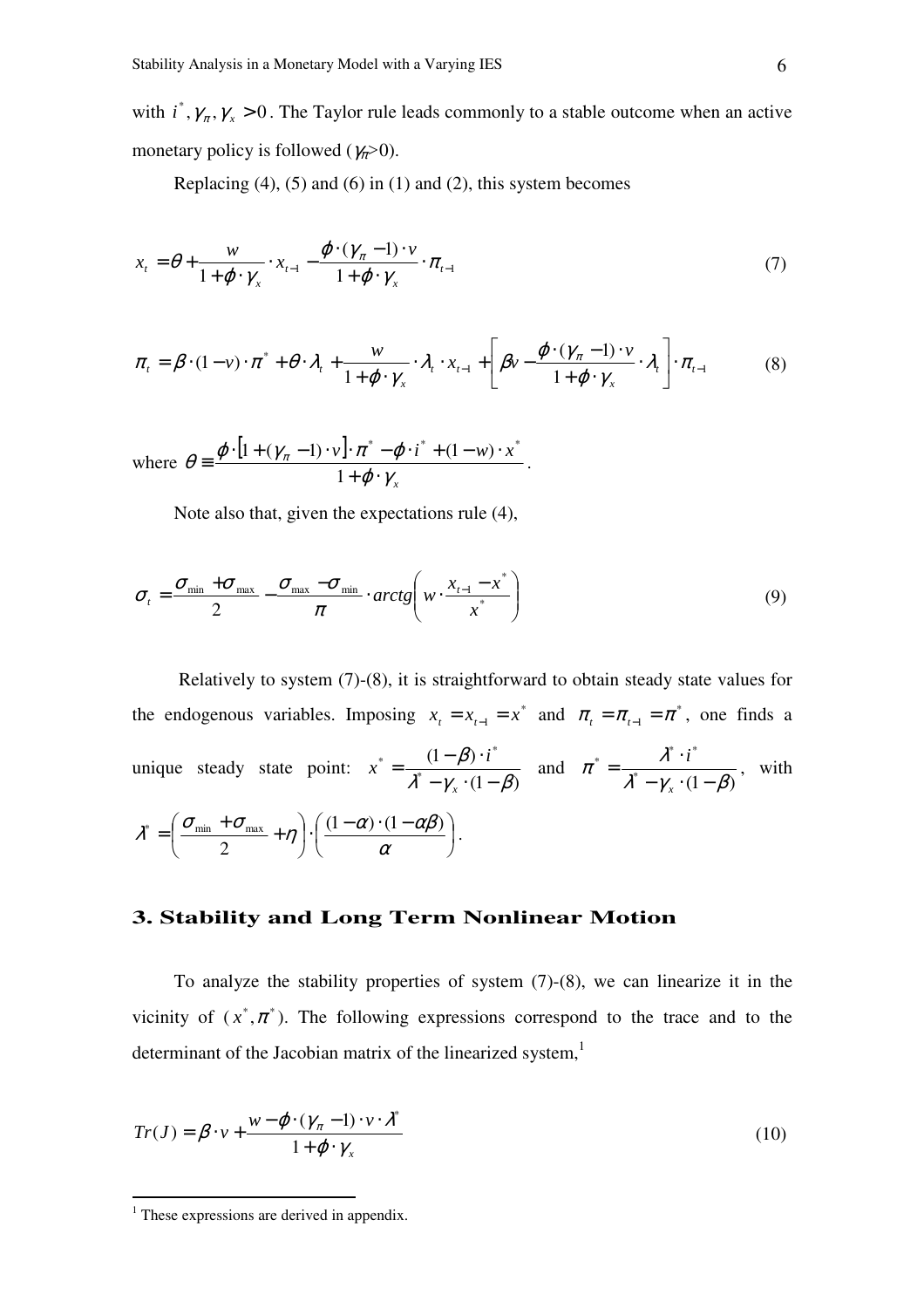$$
Det(J) = \frac{\beta \cdot v \cdot w}{1 + \varphi \cdot \gamma_x} - \frac{\varphi \cdot (\gamma_\pi - 1) \cdot v \cdot w}{1 + \varphi \cdot \gamma_x} \cdot \frac{(1 - \alpha) \cdot (1 - \alpha \beta)}{\alpha} \cdot \frac{\sigma_{\text{max}} - \sigma_{\text{min}}}{\pi}
$$
(11)

Values (10) and (11) allow to obtain stability conditions; however, given the complexity of these expressions, few information can be withdrawn concerning long term qualitative outcomes. To accomplish meaningful results, we consider hereafter an array of specific parameter values. We let  $\gamma_{\pi}$  be the bifurcation parameter and assume the following values:

$$
[\boldsymbol{\varphi}, \nu, w, i^*, \eta, \gamma_x, \boldsymbol{\beta}, \boldsymbol{\alpha}, \sigma_{\min}, \sigma_{\max}] = [0.5; 0.5; 0.5; 0.01; 2; 0.5; 0.2; 0.25; 2; 100]
$$

Note that with the above set of parameter values, we allow the IES of consumption to vary between 0.01 and 0.5; note, as well, that the discount factor is a low value, meaning that future utility is heavily discounted (such a value is needed to obtain non linear motion). For the specified parameter values, the following steady state results are achieved:  $\sigma^* = 51$ ;  $\lambda^* = 151.05$ ;  $x^* \approx 5.31 \times 10^{-5}$ ;  $\pi^* \approx 0.01$ .

Given the vector of parameter values, expressions (10) and (11) become:  $Tr(J) = 30.71 - 30.21 \cdot \gamma_{\pi}$  and  $Det(J) = 8.93 - 8.89 \cdot \gamma_{\pi}$ . In our two dimensional system, conditions for stability are:

$$
1 - Tr(J) + Det(J) > 0 \Rightarrow 21.32 \cdot \gamma_{\pi} - 20.28 > 0 \Rightarrow \gamma_{\pi} > 0.951
$$
\n
$$
1 + Tr(J) + Det(J) > 0 \Rightarrow 40.64 - 39.1 \cdot \gamma_{\pi} > 0 \Rightarrow \gamma_{\pi} < 1.039
$$
\n
$$
1 - Det(J) > 0 \Rightarrow 8.89 \cdot \gamma_{\pi} - 7.93 > 0 \Rightarrow \gamma_{\pi} > 0.892
$$

Under the above conditions, it is clear that stability is guaranteed only for a small interval of  $\gamma_{\pi}$ ; in particular, the double inequality  $0.951 < \gamma_{\pi} < 1.039$  guarantees stability.

The previous result on local dynamics can be confirmed by looking at the global behaviour of the system. Figures 2 and 3 characterize the global behaviour.<sup>2</sup>

 $\overline{a}$ 

 $2$  These figures are drawn using IDMC software (interactive Dynamical Model Calculator). This is a free software program available at www.dss.uniud.it/nonlinear, and copyright of M. Lines and A. Medio.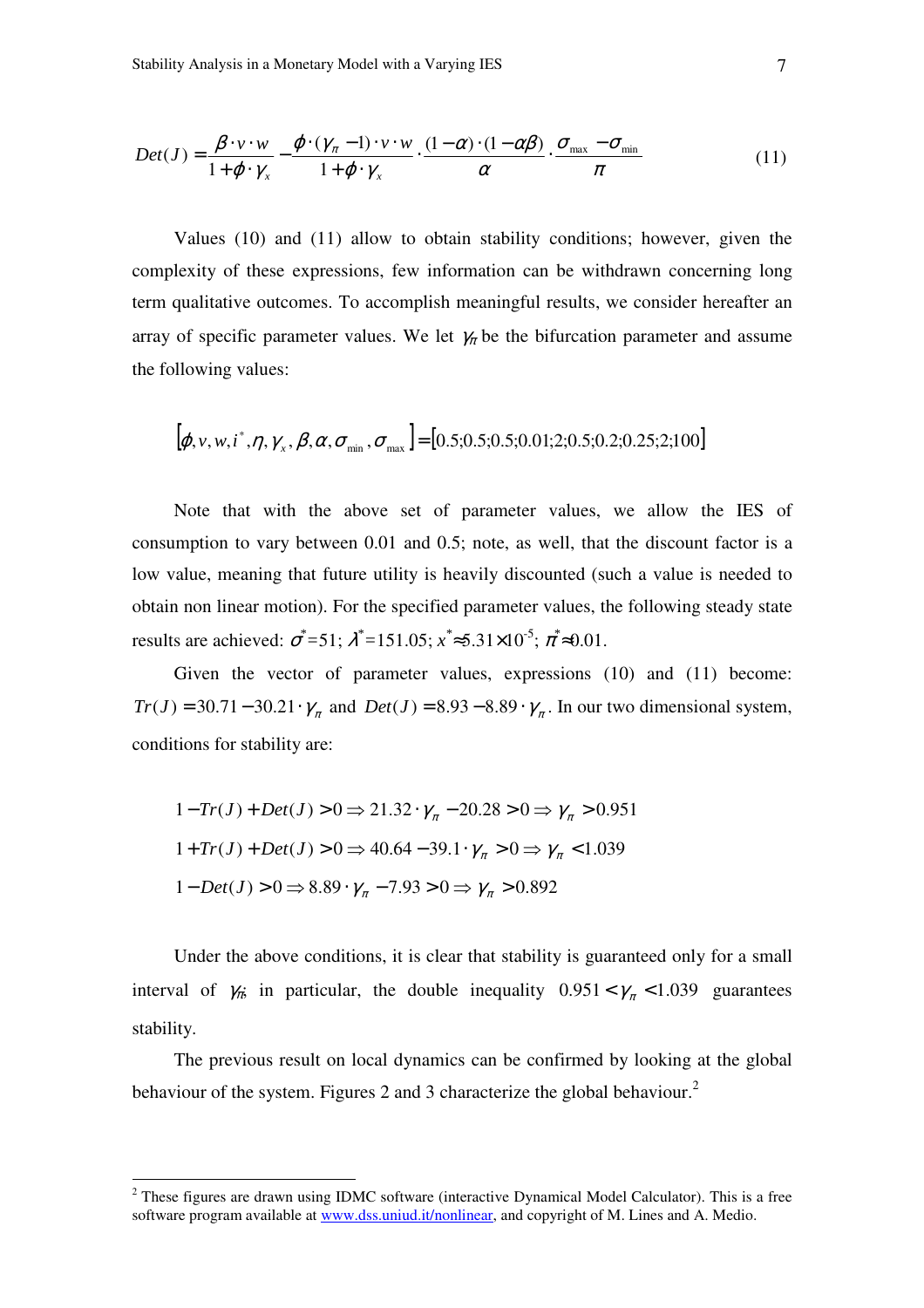#### \*\*\* Figures 2 and 3 here \*\*\*

The bifurcation diagram in figure 2 reveals that the stability region found through local analysis is indeed a region of fixed point stability. Nevertheless, the flip bifurcation that occurs as  $\gamma_{\pi}$  rises to assume value 1.039 does not give place immediately to a region of instability; as one observes, a period doubling process leads the system from a fixed point to periodic cycles and, finally, a-periodic or chaotic motion; therefore, one should conclude that an overactive monetary policy (a high  $\gamma_{\pi}$ ) may give rise to endogenous fluctuations and, thus, a failure of the monetary authority regarding the stabilization of prices.

Figure 3 displays an attractor that describes the long run relation between the output gap and the inflation rate for a value of  $\gamma$ <sub>π</sub> to which chaotic motion is evidenced ( $\gamma_{\pi}$ =1.1). Interestingly, this long term relation seems to have the shape one expects to find when looking at a Phillips curve: for low levels of inflation, a small change in prices has a significant impact over the real economy; for high levels of inflation, to obtain a small gain in terms of the output gap a huge variation on inflation is necessary.

#### **4. Conclusions**

The new Keynesian monetary policy model is an important tool to understand and explain the role of the monetary authorities in guaranteeing price stability. The prototype model is linear in its nature, and therefore if one ignores supply and demand shocks, an active monetary policy Taylor rule is capable of fulfilling the goal of low and stable inflation. In this note, we have relaxed one of the central assumptions regarding the microfoundations of the model; instead of a constant intertemporal elasticity of substitution for consumption, we have considered that the IES changes with expectations regarding real economy performance. The logical argument is that an expansion can be associated with an increase in the IES, while a downturn in economic performance produces a precautionary attitude of households that favours a decline in the IES.

The referred assumption introduces an important degree of nonlinearity into the system and one observes that stability is no longer guaranteed in every circumstance. For some parameter values (in particular, we have analyzed the case of changes in the Taylor rule parameter) there is a transition process from fixed point stability to an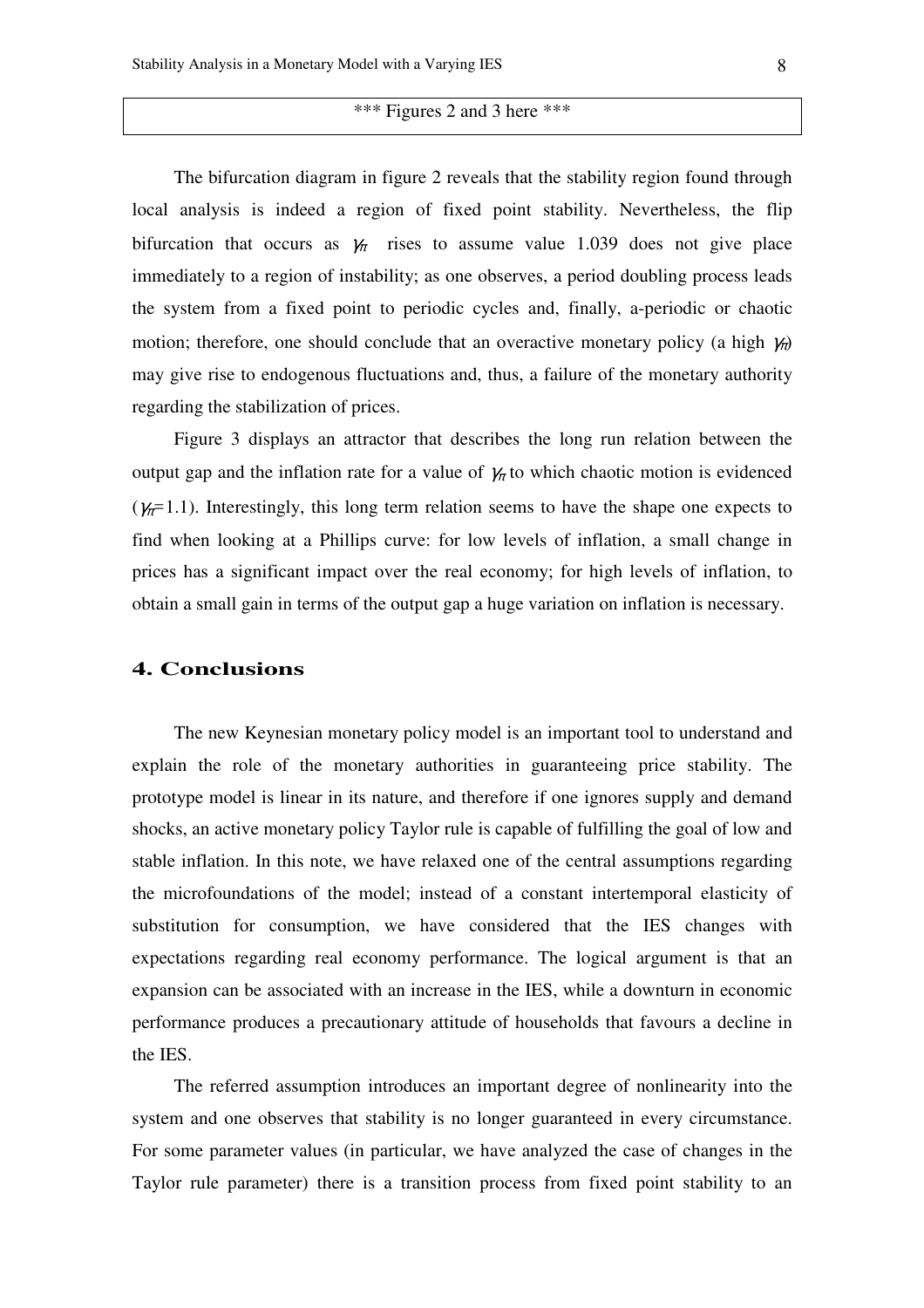unstable outcome. Cycles of various periodicities and completely a-periodic motion arise, an observation that allows for inferring that an active monetary policy can give place to endogenous fluctuations under some meaningful economic circumstances. Note that the obtained fluctuations arise for a low discount factor, a result that is compatible with the one in growth theory concerning one and two sector optimal control problems.

# **Appendix**

In this appendix, we derive the Jacobian matrix of the system, in order to compute the trace and the determinant in expressions (11) and (12).

The linearization of system (7)-(8) in the vicinity of  $(x^*, \pi^*)$ , leads to  $\overline{\phantom{a}}$  $\overline{\phantom{a}}$  $\overline{\phantom{a}}$ ┐  $\mathsf{L}$  $\mathbf{r}$ L Γ − −  $= J \cdot$  $\overline{\phantom{a}}$  $\overline{\phantom{a}}$  $\rfloor$ 1  $\mathsf{L}$  $\mathbf{r}$ L Γ − − − − \* 1 \* 1 \* \*  $\pi_{t} - \pi$   $\sigma_{t-1} - \pi$ *t t*  $\left[\begin{array}{c} x^* \\ x^{-1} \end{array}\right]$   $\left[\begin{array}{c} x_{t-1} - x \\ x^{-1} \end{array}\right]$ *J*  $x<sub>t</sub> - x$ . The elements of the Jacobian matrix are:

$$
j_{11} = \frac{\partial x_{t}}{\partial x_{t-1}}\Big|_{(x^*, \pi^*)} = \frac{w}{1 + \varphi \cdot \gamma_x}
$$
  
\n
$$
j_{12} = \frac{\partial x_{t}}{\partial \pi_{t-1}}\Big|_{(x^*, \pi^*)} = -\frac{\varphi \cdot (\gamma_{\pi} - 1) \cdot v}{1 + \varphi \cdot \gamma_x}
$$
  
\n
$$
j_{21} = \frac{\partial \pi_{t}}{\partial x_{t-1}}\Big|_{(x^*, \pi^*)} = \frac{w \cdot \lambda^*}{1 + \varphi \cdot \gamma_x} + \left[\varphi + \frac{w \cdot x^*}{1 + \varphi \cdot \gamma_x} - \frac{\varphi \cdot (\gamma_{\pi} - 1) \cdot v \cdot \pi^*}{1 + \varphi \cdot \gamma_x}\right] \cdot \lambda^*
$$

where  $\lambda$ ' represents the derivative of  $\lambda$ <sub>t</sub> relatively to  $x$ <sub>t-1</sub> in the vicinity of the steady state;

$$
j_{22} = \frac{\partial \pi}{\partial \pi_{t-1}}\Big|_{(x^*, \pi^*)} = \beta \cdot \nu - \frac{\varphi \cdot (\gamma_{\pi} - 1) \cdot \nu \cdot \lambda^*}{1 + \varphi \cdot \gamma_{x}}
$$

In what concerns  $j_{21}$ , observe the following:

i) Expression  $\mathbf{X}$  *x*  $\mathbf{I}$  *x*  $\mathbf{V}$  $w \cdot x^*$   $\varphi \cdot (\gamma_{\pi} - 1) \cdot v$  $\varphi\cdot\gamma$  $\varphi\cdot(\gamma_{\pi}-1)\cdot v\cdot\pi$  $\varphi\cdot\gamma$  $\theta + \frac{m}{\theta} - \frac{\varphi \sqrt{\pi}}{2}$  $+ \varphi$ .  $-\frac{\varphi\cdot(\gamma_{\pi}-1)\cdot\nu\cdot}{\cdot}$  $+ \varphi$ .  $+\frac{w}{1}$ 1  $(\gamma_{\pi}-1)$ 1 \*  $a(x + 1)$   $x^*$ can be simplified by taking the

steady state relation *x*  $x^* = \frac{\pi^* - i}{\pi}$ γ  $x^* = \frac{\pi^* - i^*}{i}$ ; it is straightforward to realize that the above

expression is equal to  $x^*$ ;

ii) The derivative  $\lambda$ ' is the following,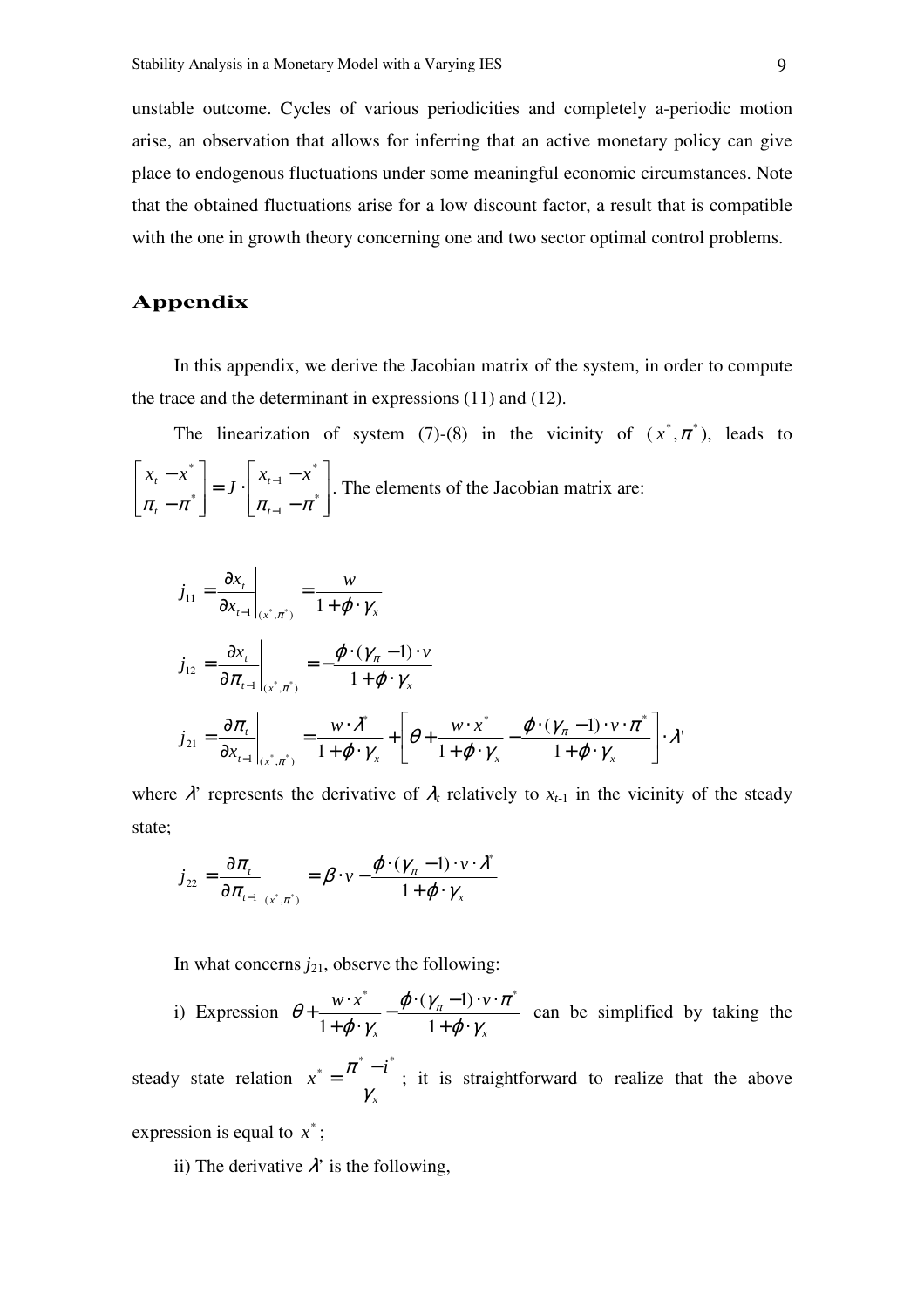Stability Analysis in a Monetary Model with a Varying IES 10

$$
\left. \frac{d\lambda_t}{dx_{t-1}} \right|_{x^*} = -\frac{(1-\alpha)\cdot(1-\alpha\beta)}{\alpha}\cdot\frac{w}{x^*}\cdot\frac{\sigma_{\max}-\sigma_{\min}}{\pi}
$$

Therefore,

$$
j_{21} = \frac{w \cdot \lambda^*}{1 + \varphi \cdot \gamma_x} - \frac{(1 - \alpha) \cdot (1 - \alpha \beta)}{\alpha} \cdot w \cdot \frac{\sigma_{\max} - \sigma_{\min}}{\pi}
$$

The trace and the determinant in (10) and (11) are obtained directly from the *Jacobian matrix:*  $Tr(J) = j_{11} + j_{22}$  and  $Det(J) = j_{11} \cdot j_{22} - j_{12} \cdot j_{21}$  ■

# **References**

- Álvarez-Peláez, M. J. and A. Díaz (2005). "Minimum Consumption and Transitional Dynamics in Wealth Distribution." Journal of Monetary Economics, vol. 52, pp. 633-667.
- Atkenson, A. and M. Ogaki (1996). "Wealth-Varying Intertemporal Elasticities of Substitution: Evidence from Panel and Aggregate Data." *Journal of Monetary Economics*, vol. 38, pp. 507-534.
- Atkenson, A. and M. Ogaki (1997). "The Rate of Time Preference, the Intertemporal Elasticity of Substitution, and the Level of Wealth." *Review of Economics and Statistics*, vol. 79, pp. 564-572.
- Attanasio, O. P. and M. Browning (1995). "Consumption over the Life Cycle and over the Business Cycle." *American Economic Review*, vol. 85, pp. 1118-1137.
- Attanasio, O. P. and G. Weber (1995). "Is Consumption Growth Consistent with Intertemporal Optimization? Evidence from the Consumer Expenditure Survey." *Journal of Political Economy*, vol. 103, pp. 1121-1157.
- Beaudry, P. and E. V. Wincoop (1996). "The Intertemporal Elasticity of Substitution: an Exploration Using a U.S. Panel of State Data." *Economica*, vol. 63, pp. 495- 512.
- Bliss, C. (2004). "Some Implications of a Variable EIS." *Working paper* 2004-W26, Nuffield College, Oxford University.
- Campbell, J. Y. and N. G. Mankiw (1989). "Consumption, Income, and Interest Rates: Reinterpreting the Time Series Evidence." in O. J. Blanchard and S. Fischer (eds.) *NBER Macroeconomics Annual*, Cambridge, MA: MIT Press, pp. 185-216.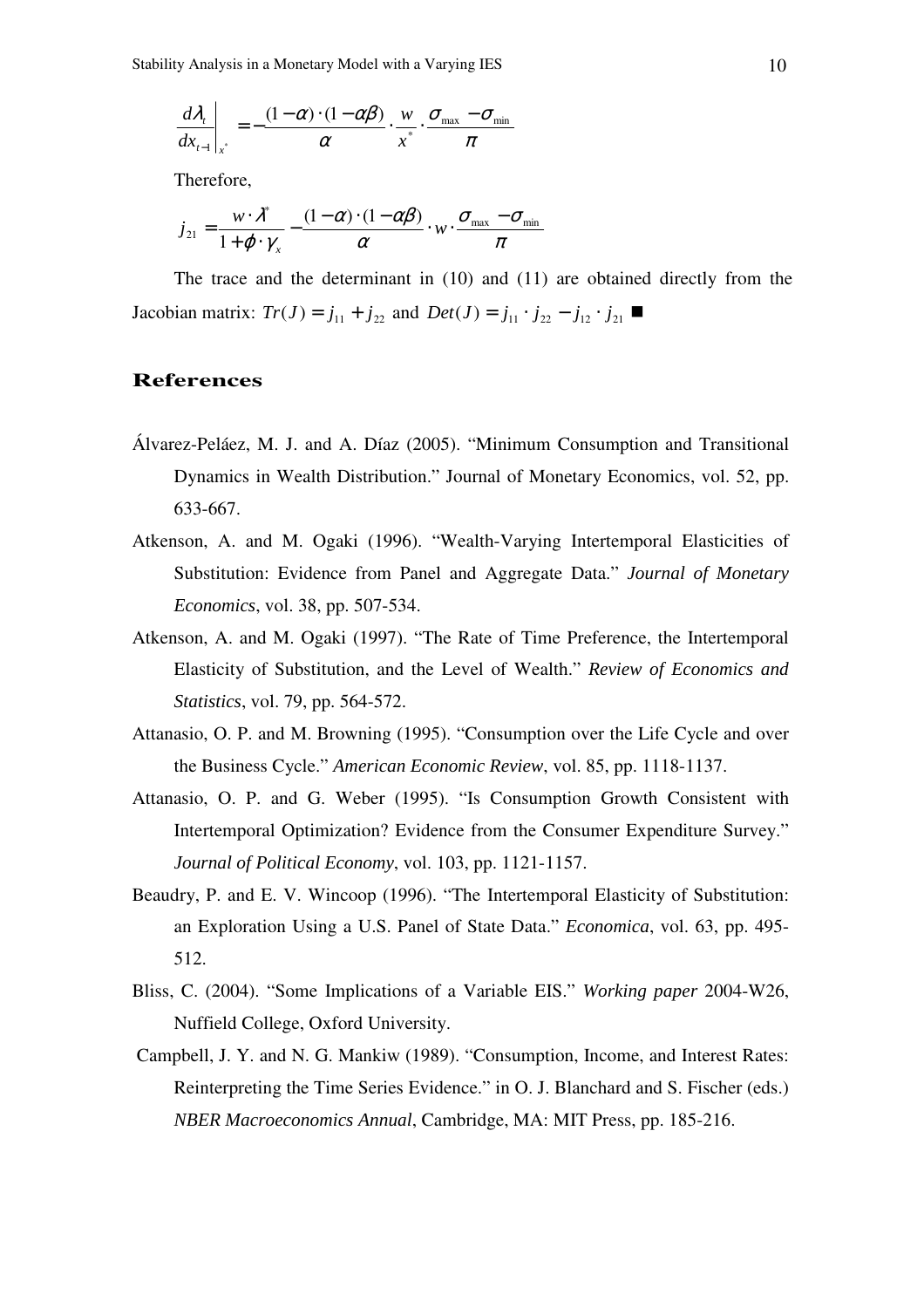- Chaterjee, S. and B. Ravikumar (1999). "Minimum Consumption Requirements: Theoretical and Quantitative Implications for Growth and Distribution." *Macroeconomic Dynamics*, vol. 3, pp. 482-505.
- Clarida, R.; J. Gali and M. Gertler (1999). "The Science of Monetary Policy: A New Keynesian Perspective." *Journal of Economic Literature*, vol. 37, pp. 1661-1707.
- Guvenen, F. (2006). "Reconciling Conflicting Evidence on the Elasticity of Intertemporal Substitution: a Macroeconomic Perspective." *Journal of Monetary Economics*, vol. 53, pp. 1451-1472.
- Hall, R. E. (1988). "Intertemporal Substitution in Consumption." *Journal of Political Economy*, vol. 96, pp. 339-357.
- Nishimura, K. and M. Yano (1995). "Nonlinear Dynamics and Chaos in Optimal Growth: an Example." *Econometrica*, vol. 63, pp. 981-1001.
- Nishimura, K.; T. Shigoka and M. Yano (1998). "Interior Optimal Chaos with Arbitrarily Low Discount Rates." *Japanese Economic Review*, vol. 49, pp. 223- 233.
- Walsh, C. E. (2003). *Monetary Theory and Policy*. 2<sup>nd</sup> edition. Cambridge, MA: MIT Press.
- Woodford, M. (2003). *Interest and Prices: Foundations of a Theory of Monetary Policy*. Princeton, New Jersey: Princeton University Press.